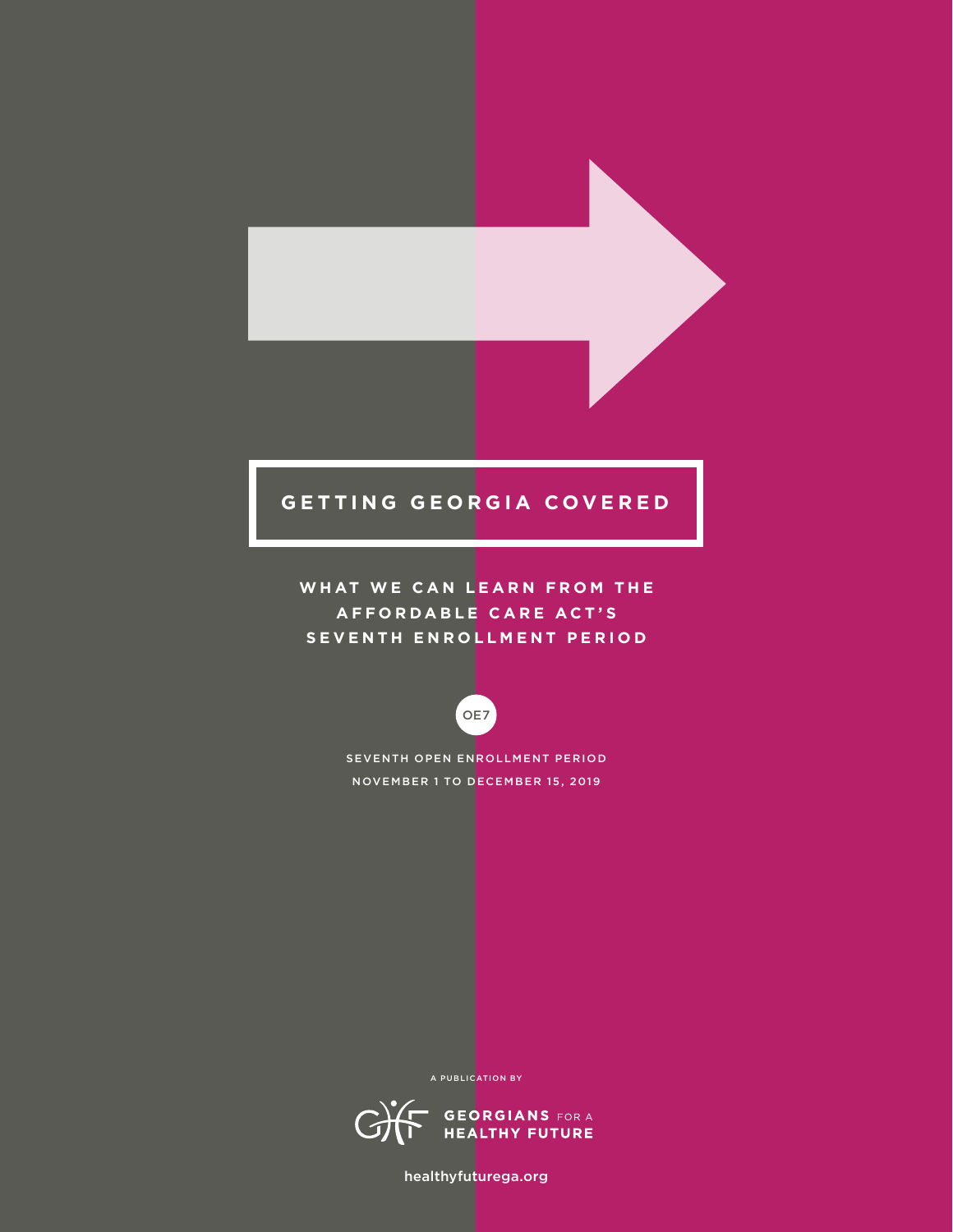# SECTION I Introduction

The Affordable Care Act's (ACA) seventh open enrollment period (known as OE7) ran from November 1 to December 18, 2019.

Data gathered by the Centers for Medicare and Medicaid Services (CMS) show that enrollment by Georgia consumers through the health insurance marketplace during this time rose slightly.

Lower premiums and increased consumer choice give reasons for Georgia consumers to feel positive about the stability and resilience of the marketplace in meeting their health care needs.

However, the uncertainty about the continued existence of the ACA and Georgia's ACA marketplace brought on by the Health Care Repeal Lawsuit (Texas v. California) and Governor Kemp's Georgia Access waiver plan respectively may dampen the success of the marketplace for consumers.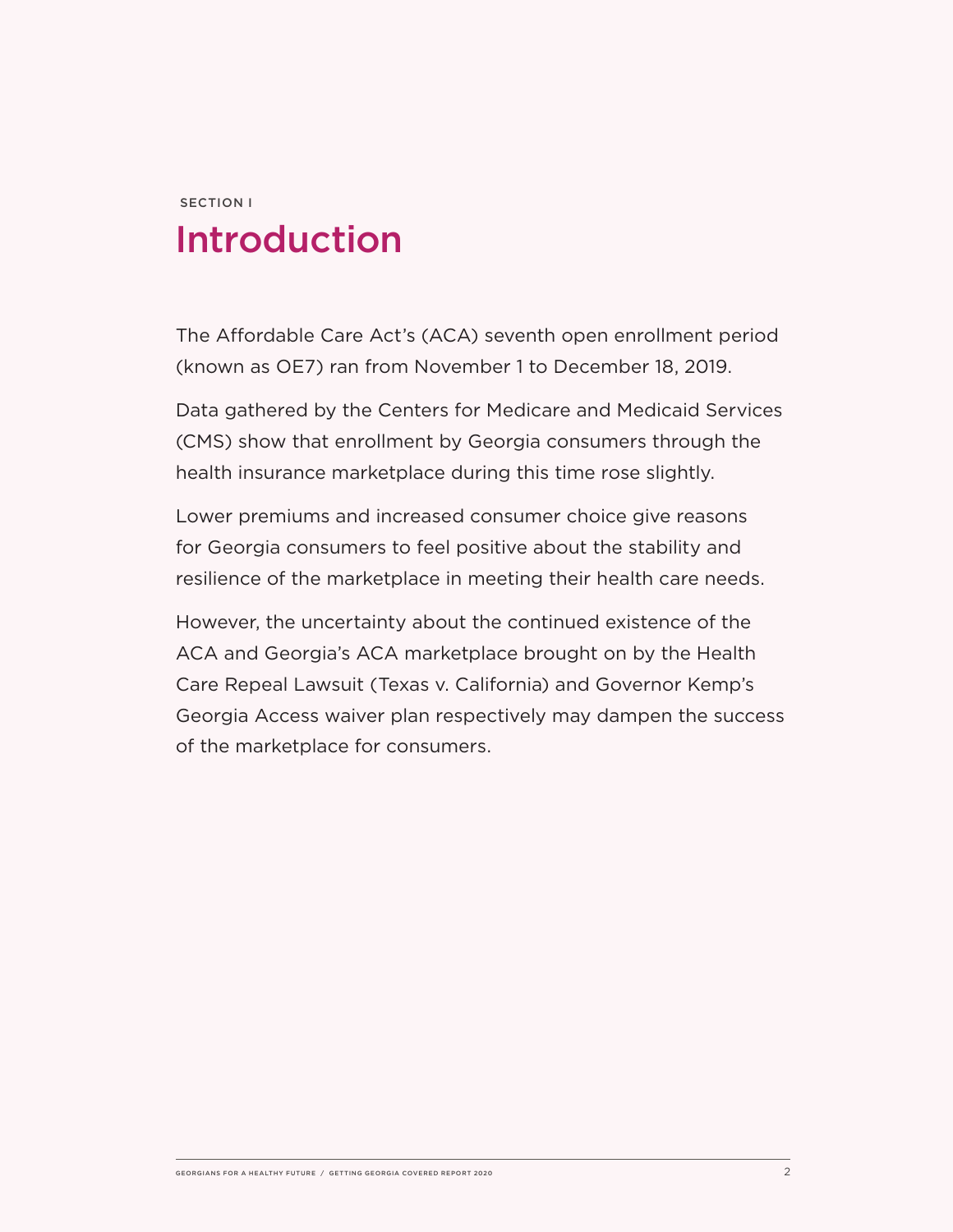# Consumers, Affordability & **Choice**

### Consumers enrolled in Georgia's marketplace

Enrollment data shows that 463,910 Georgia consumers enrolled in health insurance through the health insurance marketplace (also called healthcare.gov) in 2020.1 This represents a 1.2 percent increase in year-over-year enrollment. Georgia's 2020 enrollment outpaced the national trend, which declined by 0.3 percent.<sup>2</sup>

| <b>2020 Enrollment</b>        |                   |         |
|-------------------------------|-------------------|---------|
|                               | <b>ENROLLMENT</b> | PERCENT |
| <b>Total Enrollment</b>       | 463,910           | 100%    |
| <b>New Consumers</b>          | 142,379           | 30.7%   |
| <b>Total Re-enrollees</b>     | 321,531           | 69.3%   |
| <b>Active Re-enrollees</b>    | 241,436           | 52.0%   |
| <b>Automatic Re-enrollees</b> | 80,095            | 17.3%   |
| <b>Effectuated Enrollment</b> | 433,086           | 93.0%   |
|                               |                   |         |

*Source: Centers for Medicare & Medicaid Services, Research, Statistics, Data and Systems, Marketplace Products, Public Use Files Research, Statistics, Data and Systems, Marketplace Products, Public Use Files*

#### **BY GEOGRAPHIC REGION:**

More than half (54%) of Georgia's enrollments are from seven urban counties: Gwinnett (85,005 enrollees), Fulton (46,577), Cobb (39,672), DeKalb (39,952), Clayton (16,247), Chatham (12,873) and Cherokee (11,953).

Georgians residing in rural areas of the state make up 14 percent of enrollees. The large majority of enrollees (86%) reside in urban areas, similar to past years.

#### **BY INCOME:**

Almost half (49%) of consumers purchasing marketplace insurance plans in 2020 had incomes between 100 to 150 percent of the federal poverty level (FPL). Consumers who had incomes below 250 percent of the FPL comprised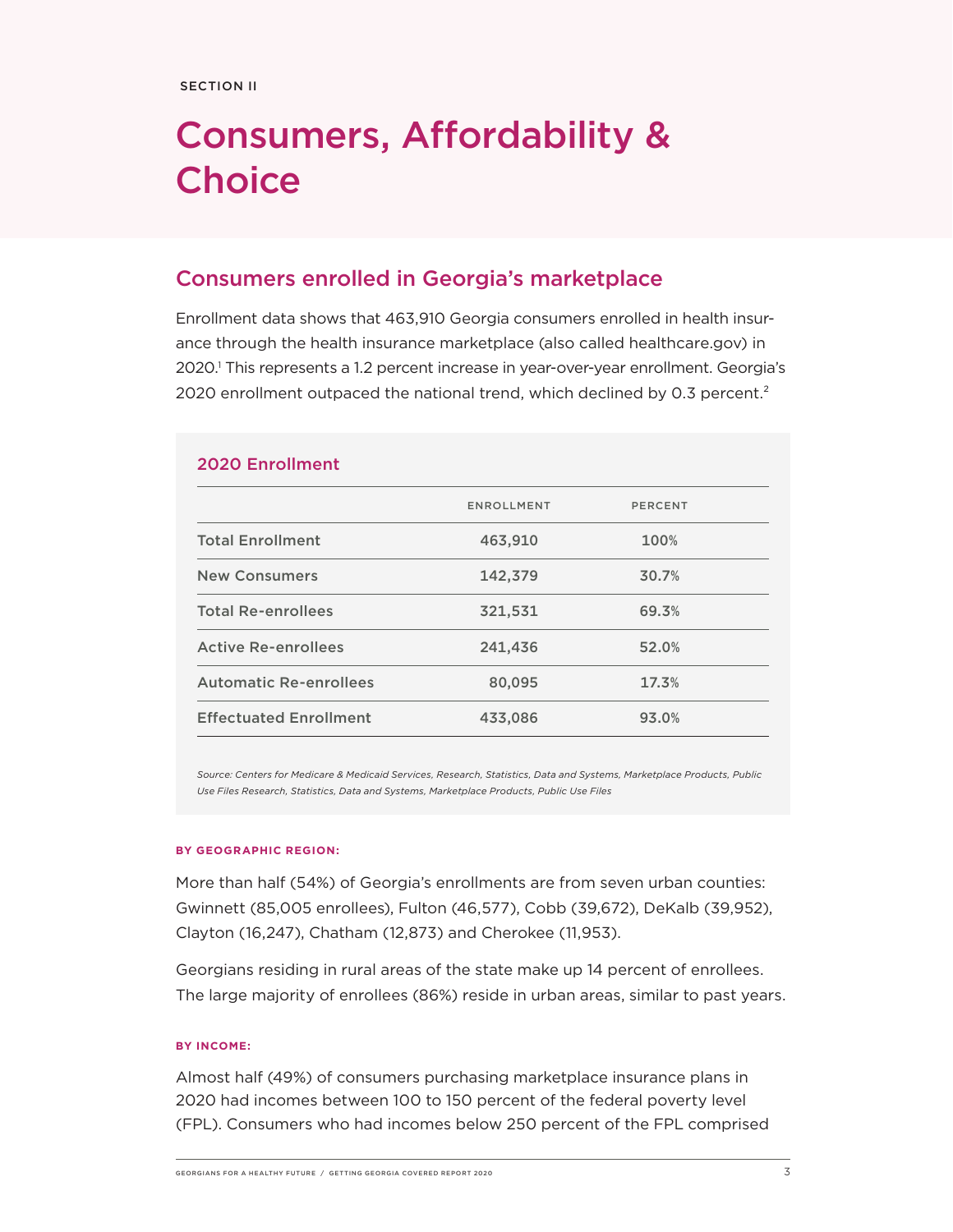77 percent of the total Georgia marketplace enrollees. Meanwhile, those with incomes between 250 percent and 400 percent of the FPL represented 13 percent of all Georgia marketplace consumers.

#### **BY AGE:**

Almost half of consumers (46.1%) who enrolled in 2020 health plans were between the ages of 45 and 64 while a quarter (27.2%) of consumers were between the ages of 18 and 34. Eight percent of enrollees are children under 18 years of age.

#### **BY GENDER:**

More than half (56%) of enrollees identified as female, consistent with marketplace data from previous years.

#### **BY RACE/ETHNICITY:**

Of the 49 percent of consumers whose races and ethnicities are known, Asian consumers are over-represented in the marketplace, representing 14% of enrollees vs. 4.4 percent overall in the state.<sup>3</sup> Black non-Hispanic Georgians are under-represented with 17 percent enrolled in the marketplace vs. 32.6 percent overall. White (35%) and non-Hispanic (72%) are the most common race and ethnicity among marketplace enrollees.



#### Georgia Marketplace Enrollment, 2014–2020:

Number of Individuals Who Selected a Marketplace Plan, 2014-2020

*Source: Kaiser Family Foundation's State Health Facts.*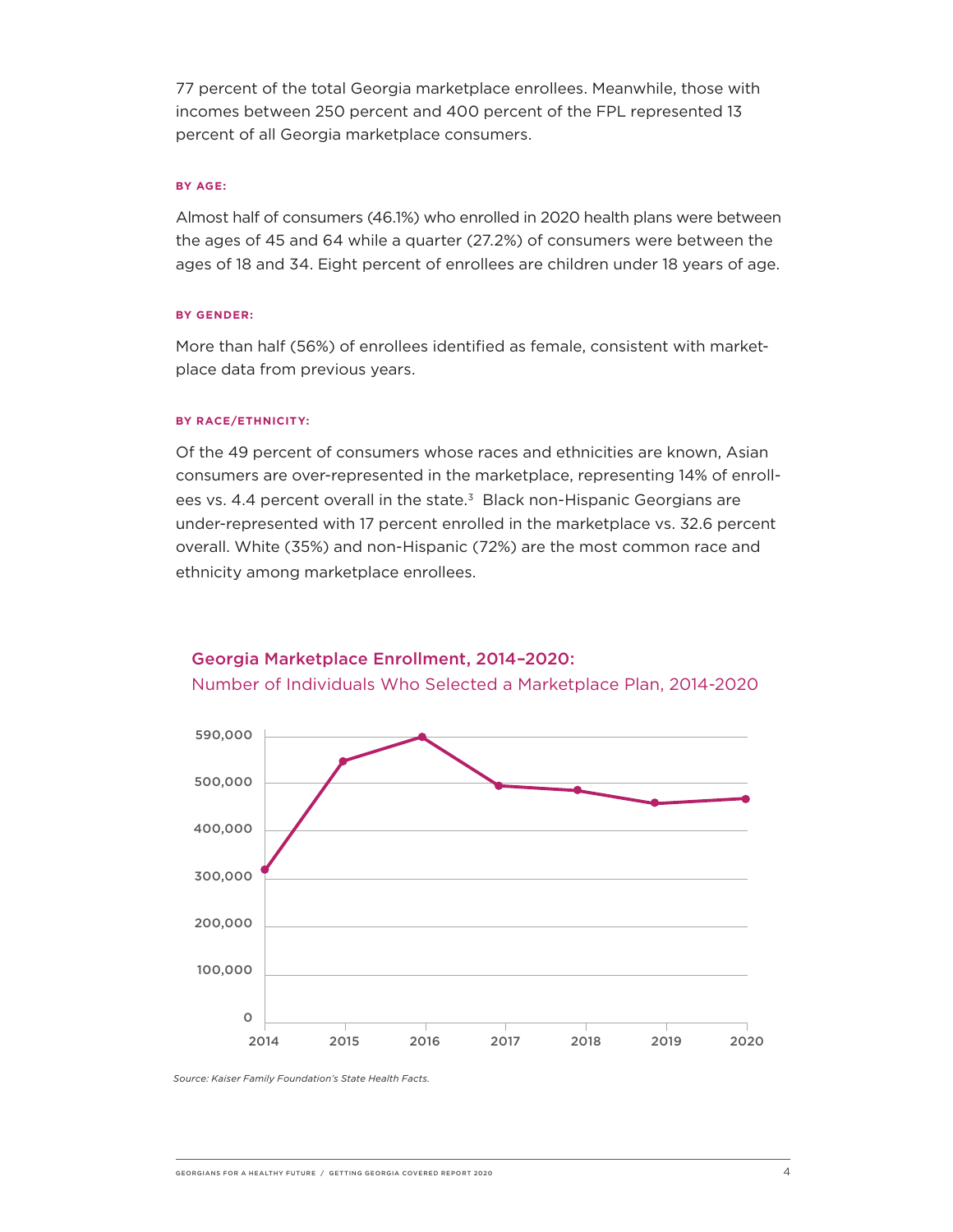### Affordability

Premiums for plans on Georgia's marketplace declined by nearly six percent from 2019. However, the average premium for all consumers after financial assistance was applied was higher than in previous years. Almost nine out of ten (87.8%) Georgia enrollees received financial assistance to help with the costs of their coverage. With tax credits applied, average premiums dropped by 76.5 percent (\$566 to \$133) for consumers. Among consumers who received the advanced premium tax credit (APTC), the average premium dropped by 84.2 percent (\$495 to \$78). percent (\$495 to \$78).

| <b>Marketplace Affordability for Georgia Consumers</b>                       |       |                      |
|------------------------------------------------------------------------------|-------|----------------------|
|                                                                              |       | <b>% CHANGE FROM</b> |
|                                                                              | 2020  | PREVIOUS YEAR        |
| <b>Average Premium</b>                                                       | \$566 | $-5.7%$              |
| <b>Average Premium after</b><br><b>Advanced Premium Tax Credit</b><br>(APTC) | \$133 | 4.5%                 |
| Avg APTC among consumers<br>receiving APTC                                   | \$495 | $-8.5%$              |
| Avg premium after APTC with<br><b>APTC consumers</b>                         | \$78  | 6.4%                 |

*Source: Centers for Medicare & Medicaid Services, Research, Statistics, Data and Systems, Marketplace Products, various* 

#### Financial Assistance Among Georgia Consumers

|                                                                   | 2020    | <b>% CHANGE FROM</b> |
|-------------------------------------------------------------------|---------|----------------------|
|                                                                   |         | PREVIOUS YEAR        |
| Consumers with APTC and/or<br><b>Cost Sharing Reduction (CSR)</b> | 407,267 | 87.8%                |
| <b>Consumers with CSR</b>                                         | 301,815 | 65.1%                |
| <b>Consumers with APTC</b>                                        | 406,728 | 87.7%                |
|                                                                   | 463,910 |                      |
|                                                                   |         |                      |

*Source: Centers for Medicare & Medicaid Services, Research, Statistics, Data and Systems, Marketplace Products, various charts*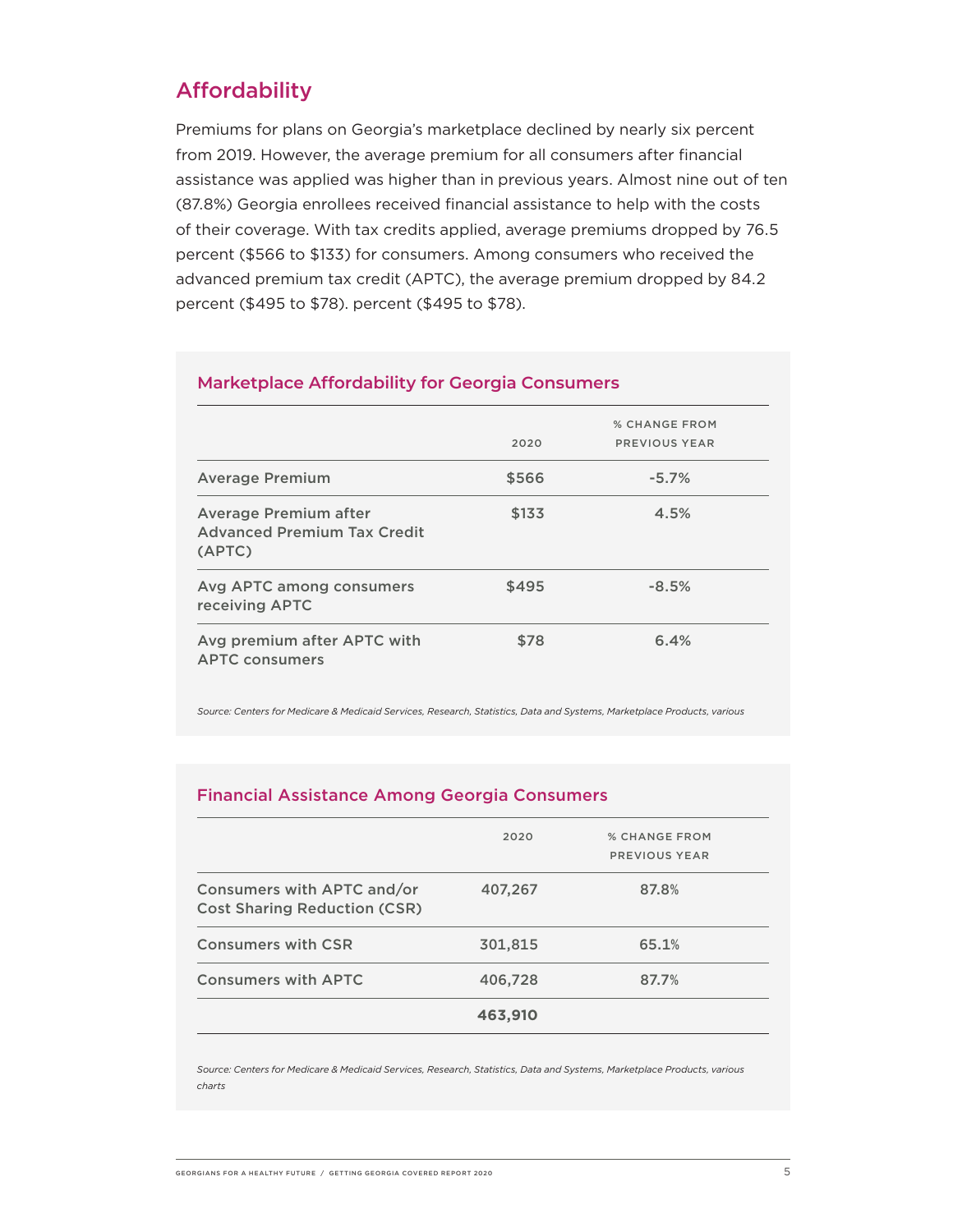## Choice for Georgia Consumers

When shopping for 2020 health plans, almost three out of four (72%) Georgia consumers selected silver plans. This is down slightly from previous years (78% in 2018 and 74% in 2019) as more consumers shifted from silver plans to bronze and gold plans. This may be an effect of on-going "silver-loading," in which insurers increase the costs of silver-level plans disproportionately as compared to other plan options. This practice has been adopted since 2017 as a strategy by state insurance regulators and insurers to make up for the loss of costsharing reduction payments to insurers from the federal government.<sup>4</sup> The federal government made no action in 2020 to resume federal payments for CSRs according to the same report from RAND corporation.

There has been a meaningful reduction in catastrophic plan enrollments (3,035, 0.7% of enrollments) in 2020 from a 2017 high (7,526, 2%). Meanwhile, enrollment in platinum plans has increased 319 percent over the same time period (347 enrollments in 2017 to 1,456 in 2020). Taken together, these two trends suggest a preference among Georgia consumers for higher value plans.

| # OF 2020<br><b>ENROLLMENTS</b> | % OF 2020<br><b>ENROLLMENTS</b> | % CHANGE<br><b>FROM 2019</b> |
|---------------------------------|---------------------------------|------------------------------|
| 3,025                           | 0.7%                            | $-56.6%$                     |
| 97,653                          | 21.0%                           | 8.2%                         |
| 335,180                         | 72.3%                           | $-1.3%$                      |
| 26,596                          | 5.7%                            | 12.6%                        |
| 1,456                           | 0.3%                            | 3.0%                         |
|                                 |                                 |                              |

#### Georgia Consumer Plan Selections by Metal Tier

*Source: Centers for Medicare & Medicaid Services, Research, Statistics, Data and Systems, Marketplace Products*

As in 2019, Georgia consumers had more options when choosing an insurer in 2020 following insurer expansions or shifts in the counties in which they offered marketplace plans. Five insurers offered plan options in Georgia and more than half (60.6%) of enrolled consumers had four or more insurer options available to them. While Georgians with the most choice of insurers were primarily concentrated in metro Atlanta counties, almost a quarter of Georgia counties had at least three choices of insurers.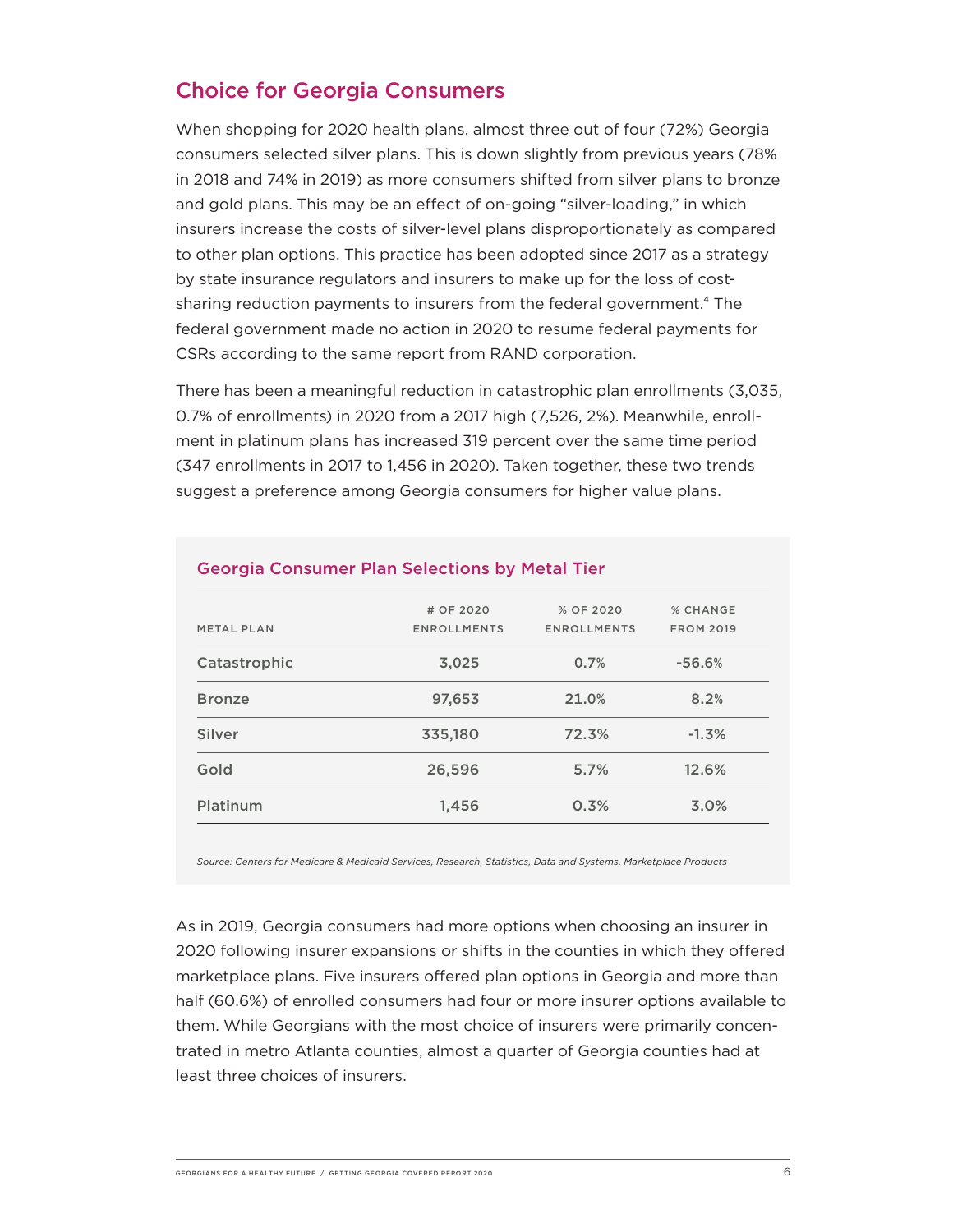

One out of seven (13.7%) Georgia enrollees had only one insurer option, a significant improvement over 2019 when 26.6 percent of consumers found themselves with no choice of insurer. This improvement is consistent with the 35.6 percent decrease in Georgia counties serviced by only one insurer (from 118 in 2019 to 76 in 2020).

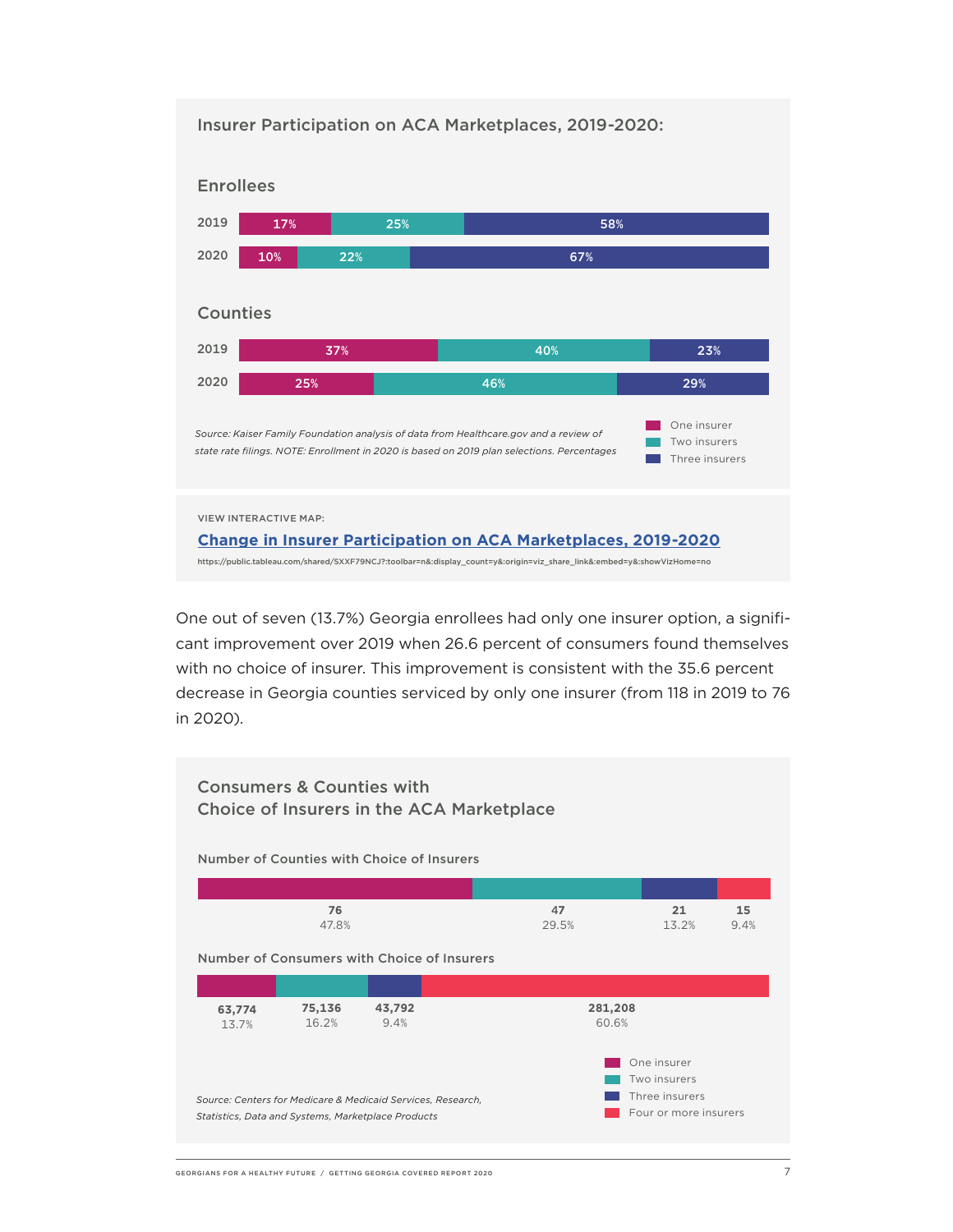# Changes that may have impacted 2020 enrollment

The 2020 enrollment season was marked by improved affordability and choice for Georgia consumers, and the availability of enrollment assistance did not decrease as compared to previous years. These improvements in the marketplace experience likely contributed to Georgians' increased enrollment. However, OE7 was not without its difficulties. Technical issues during OE7, consumer uncertainty over the status of the ACA, and costs for higher-income consumers still prevent some consumers from enrolling in coverage and dampen the success of Georgia's marketplace.

## Increases in enrollment assistance, lower premiums, & more choice may have pushed up enrollment

For the first time since 2016, the federal government increased its funding for enrollment assistance in Georgia (\$700,000 in 2020 vs. \$550,000 in 2019); however, the amount still represented an 80 percent reduction since 2016.<sup>5</sup> The funding was granted to the Georgia Primary Care Association (GPCA), which represents Georgia's federally qualified health clinics serving primarily low-income and uninsured populations. GPCA has served as a so-called "navigator entity" since 2015 and contracted with the Hispanic Health Coalition of Georgia to reach Latinx and Spanish-speaking audiences across the state.

Average monthly premiums for marketplace plans dropped by 5.7 percent from 2019 to 2020. The increased affordability of plans and media messages about the price drops may have attracted new enrollees or tempted former enrollees to return to the marketplace.<sup>6</sup>

Increased competition between insurers (because of an increase in the number of insurers and an expansion of covered areas in some cases) may have helped lower premiums, while increasing consumer choice. In past years, GHF has heard from consumers and enrollment assisters that limited choice between insurers discourages consumers from enrolling in a health plan. The share of Georgians with a choice of two or more insurers rose by 12.8 percentage points between 2019 and 2020. This increase may have contributed to Georgians' increased interest and enrollment in health plans for 2020.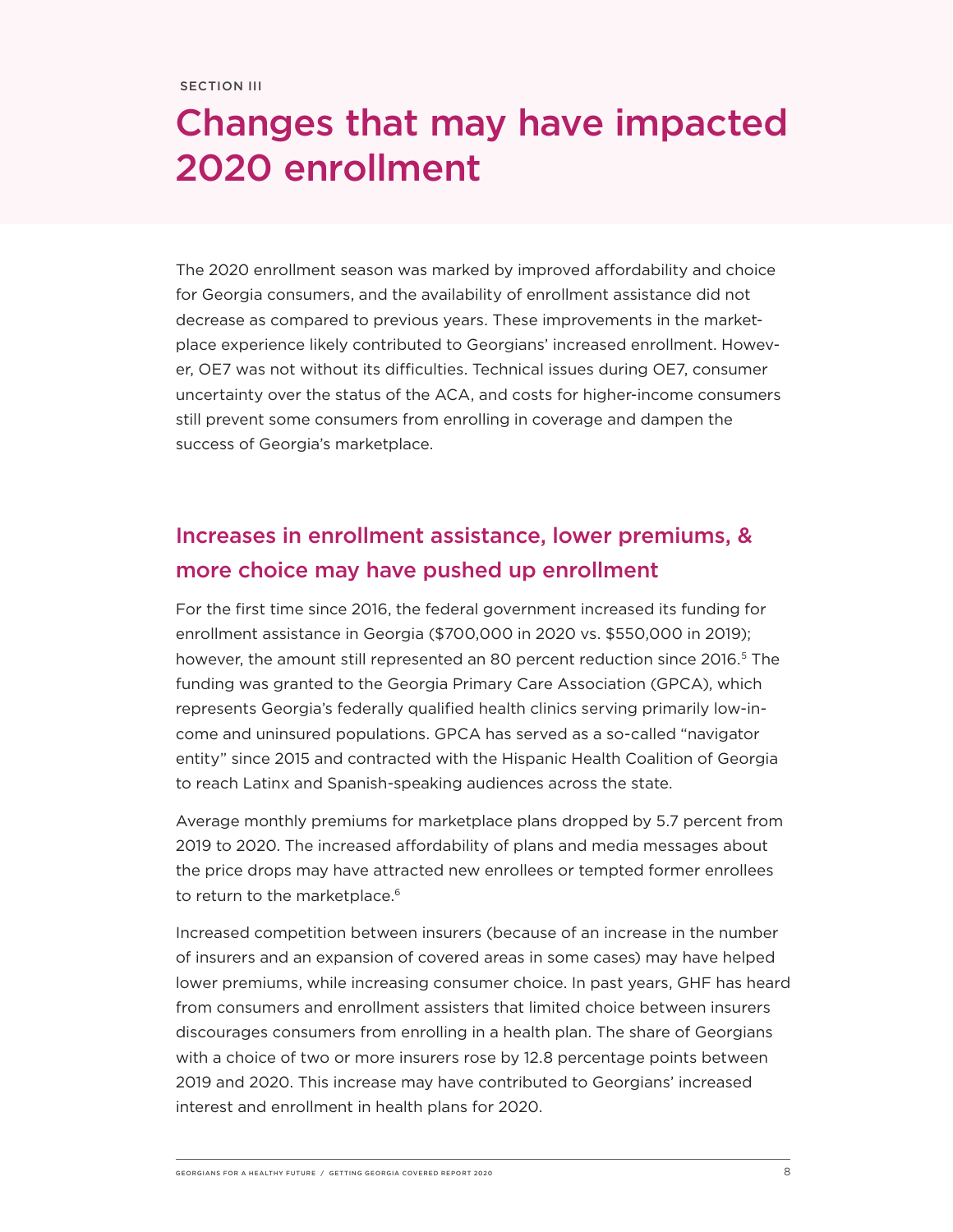Despite the overall enrollment increase, there was a slight decrease in consumers with "Unknown/Other" incomes. Historically, these are largely consumers with incomes above 400% FPL. This slight enrollment decline indicates that the decrease in premiums was not significant enough to retain some higher-income consumers who bear the full burden of price fluctuations from year to year.

## Consumer uncertainty & technical difficulties continue to plague Georgia's marketplace

Technical difficulties with healthcare.gov complicated consumers' enrollment efforts in the run-up to the 2020 enrollment deadline. The difficulties were significant enough that the Centers for Medicaid & Medicare Services issued a three-day extension to the enrollment period from December 15 to December 18.7 The extension was granted after a series of glitches and computer crashes were reported to CMS. In a letter sent to HHS from concerned members of Congress, it was estimated that the technical issues with healthcare.gov may have prevented enrollments by 100,000 consumers nationwide.<sup>8</sup> According to the letter, policymakers suspected that some Georgia consumers experienced these technical.

On October 31, 2019, the eve of the 2020 open enrollment period, Georgia's Governor announced at a press conference that he would be seeking a 1332 State Innovation waiver that would dramatically reshape the health insurance marketplace and health coverage in Georgia.<sup>9</sup> Because the plan in its original form would have separated Georgia from healthcare.gov and eliminated many core consumer protections, the news reports of the Governor's plan may have caused confusion and uncertainty for some Georgia consumers. Unsure about when his plan would take effect and how they would be impacted, some Georgians may have been dissuaded from enrolling in coverage for 2020. difficulties, and some may not have finished their enrollment process as result.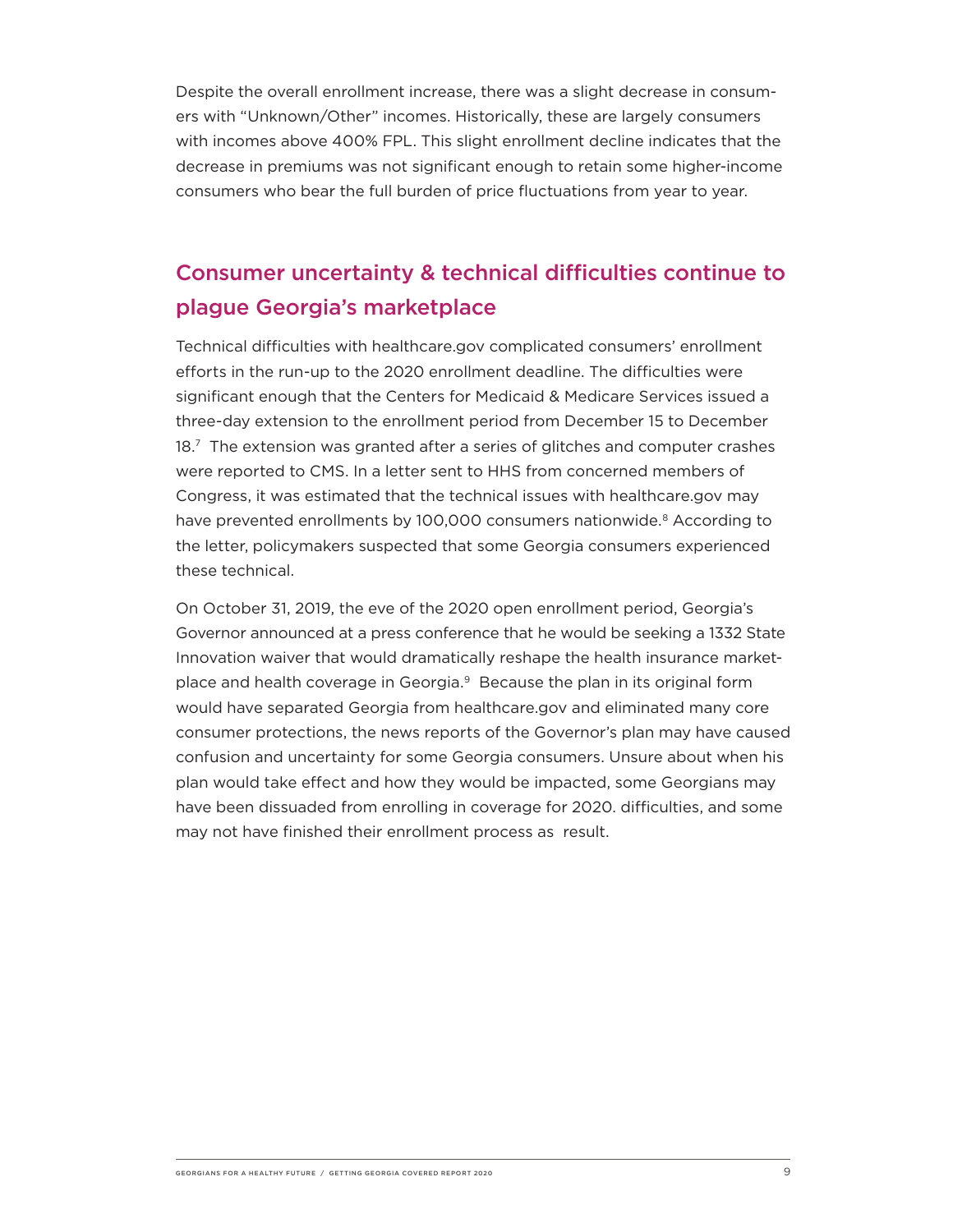#### **Georgia's 1332 State Innovation waiver**

In November 2019, Georgia Kemp proposed a 1332 State Innovation waiver that would re-shape private insurance in Georgia. In its original form, the plan would move Georgia's health insurance marketplace (healthcare.gov) to a decentralized enrollment system of private web-brokers and insurers, called Georgia Access. At the same time, the plan proposed to cap the amount of financial assistance available to Georgia consumers; introduce two new types of health plans that would not cover all ten essential health benefits; and erode mental health & substance use protections, among other provisions. The plan also included reinsurance.

In July 2020, Gov. Kemp revised his proposed plan. The re-worked proposal retained only the reinsurance program, and the Georgia Access model, which would separate Georgia from healthcare.gov and move to a fragmented system of insurers & brokers. Even in its revised form, an estimated 25,000 to 61,000 Georgians may lose their coverage as a result.<sup>10, 11</sup>

More information on the Governor's proposed plan for Georgia's marketplace and its status can be found at **[coverGA.org](http://coverGA.org)**.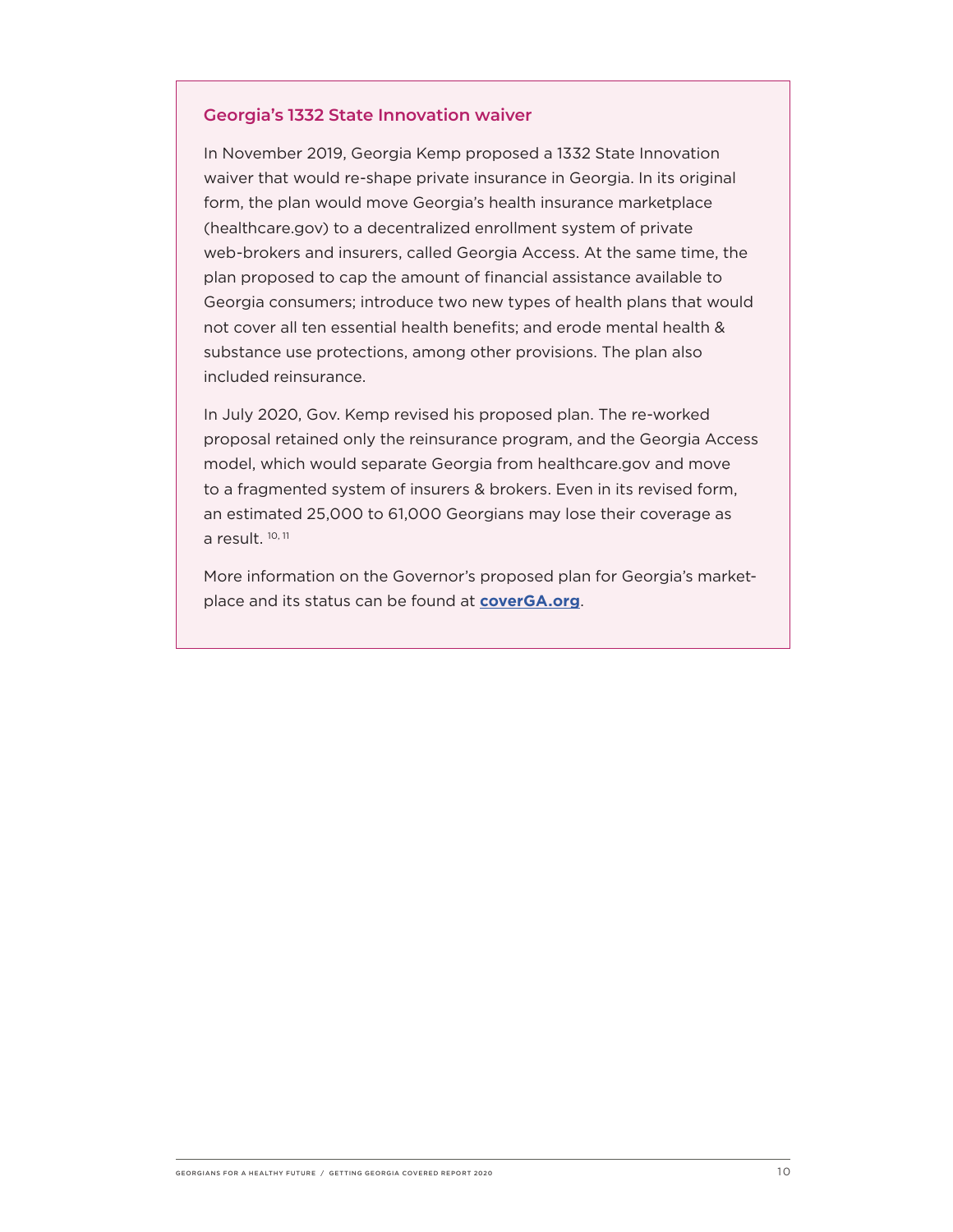# Policy Recommendations and Advocacy Opportunities

## Expand access to health insurance

An estimated 500,000 low-income Georgians—a number that is likely growing due to COVID-19-related income and job losses—have no pathway to health coverage because state leaders have so far rejected the option to expand Medicaid to low-income adults.12 Georgia's decision makers have the option to expand Medicaid at any time. Instead, the state's Governor is pursuing a plan that would expand Medicaid eligibility to only some low-income adults and would impose unlawful work requirements and other counterproductive provisions on their access to care.13 The Governor's plan expects 50,000 Georgia adults will gain coverage, only a fraction of those who need it. We recommend that state leaders set aside the proposed Georgia Pathways plan and act swiftly to expand Medicaid coverage to all low-income Georgians as intended by the ACA.



### Expand access to health insurance

#### **Abandon the Georgia Access plan**

Eight out of ten Georgians who buy their health insurance through the ACA use HealthCare.gov to shop and enroll.<sup>14</sup> The Georgia Access plan put forward by Governor Kemp would entirely separate Georgians from this popular, unbiased platform and would replace it with a fragmented, confusing system operated by insurance companies and brokers. The new system would give private web brokers and insurers new opportunities to use aggressive or deceptive tactics to steer people into plans that offer little actual coverage for consumers (ex: short-term health plans with coverage limits). While some healthy enrollees would be pulled from the marketplace through these steering behaviors, others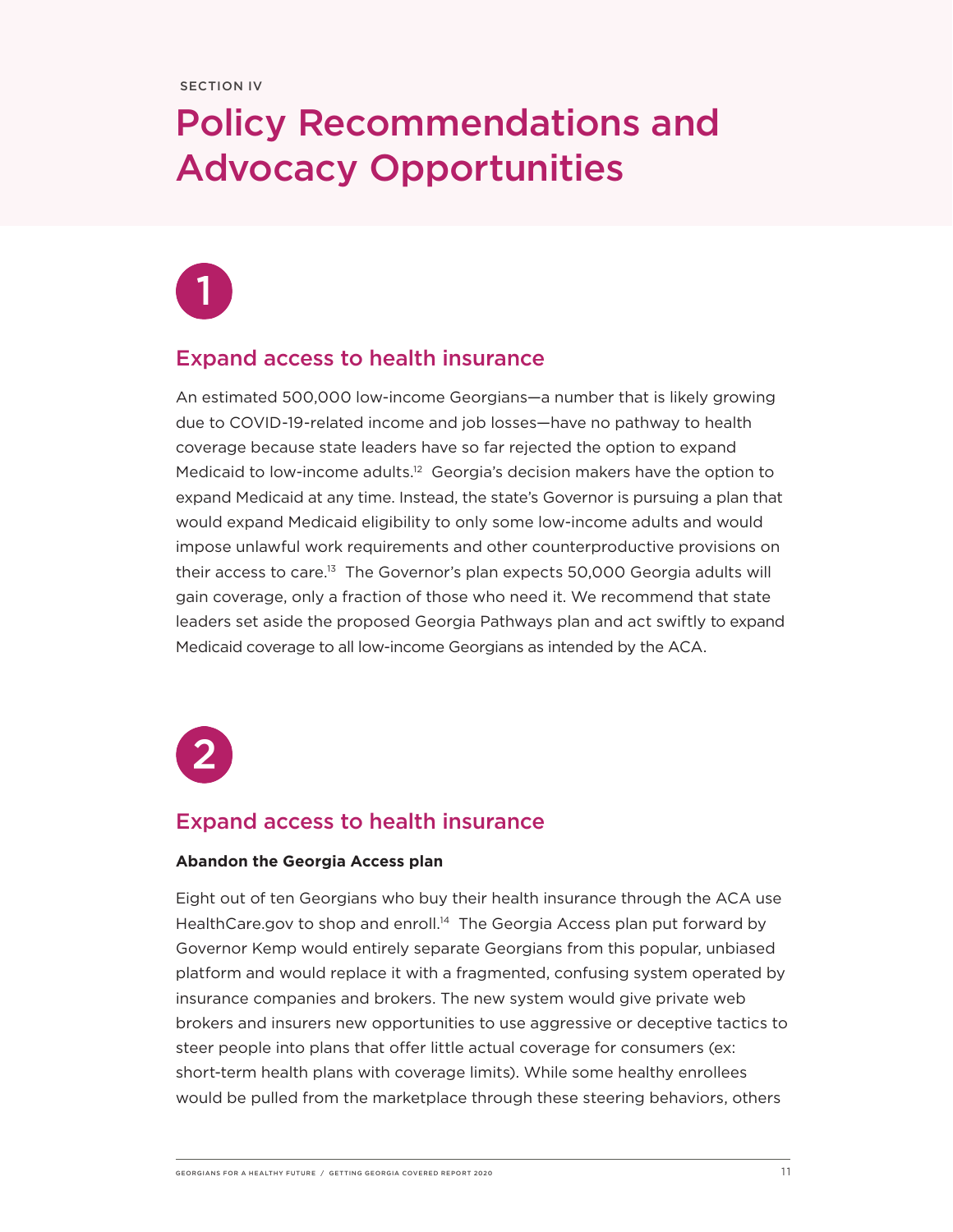will get lost in the decentralized "non-marketplace," and Medicaid-eligible Georgians may not be notified of their eligibility or how to enroll. As a result, many thousands of Georgians could end up uninsured or find their health and finances at risk in subpar health plans, while the draining of healthy enrollees from the market could push up premiums for ACA compliant plans. We encourage Georgia leaders to abandon the Georgia Access plan and instead turn their attentions to strategies that specifically address the problems that Georgia marketplace consumer face.

#### **Move forward with reinsurance**

The first part of the Governor's proposed private insurance plan would implement a reinsurance program.15 Reinsurance is a tool that 15 other states have used to lower premiums for consumers and attract more insurers to their marketplaces.16 Georgia's proposed reinsurance program is designed so that it would lower premiums most in the parts of the state with the highest premiums, areas like southwest Georgia.<sup>17</sup> Reinsurance would lower costs for the middleand high-income Georgia consumers who make too much to receive financial help under the ACA. Lower premiums are likely to attract more middle- and high-income consumers to Georgia's marketplace and the stability offered by a reinsurance program may be enough to recruit more participating insurers as well. We recommend the state move forward with the reinsurance program.



### Invest in the success of Georgia's marketplace

Two-thirds of Georgia's uninsured population is eligible for marketplace coverage and half of those are eligible for financial assistance.<sup>18</sup> This group is likely growing in 2020 as Georgians lose health coverage following COVID-19-related job losses.<sup>19</sup> Prior to the pandemic, data indicated that most of the eligible but uninsured were unaware that they may qualify for financial assistance to lower their health insurance costs. It is likely that a higher proportion of Georgians who have traditionally relied on job-based coverage but are newly eligible for ACA coverage are unaware of the financial help and coverage options available to them.

In-person outreach and enrollment assistance, along with broad-based marketing efforts, have proven effective in reaching the remaining uninsured.20 In the midst of a pandemic and economic crisis, it is more important than ever that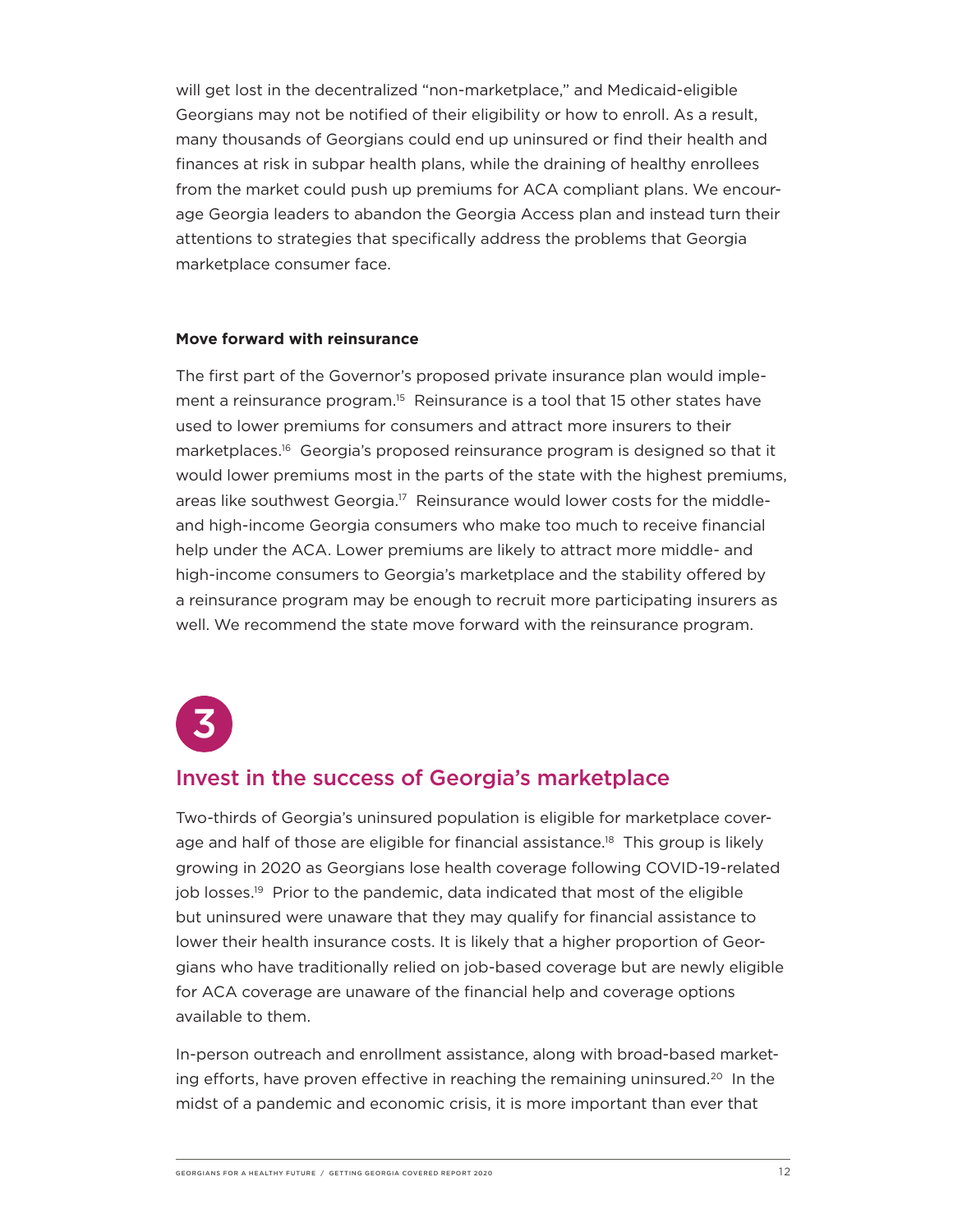consumers understand all of their available options. We encourage state leaders to appropriate funds to the Georgia Office of the Commissioner of Insurance to support community-based enrollment assistance so that Georgia consumers can make informed choices about how to protect their health and finances.

### Guarantee consumers get what they pay for

#### **Network adequacy**

Among the feedback that GHF regularly receives from consumers with private health coverage, a limited choice of in-network providers is one of the most common. Georgia historically has some of the narrowest provider networks in the country.21 Although narrow networks can hold down the cost of health insurance, they can also cause difficulty for consumers by making it more difficult to access health services and maintain consistent care. We encourage Georgia's policymakers to develop a quantitative and comprehensive network adequacy standard based on the 2015 model law developed by the National Association for Insurance Commissioners.

#### **Equal coverage of mental health and substance use services**

Federal law requires that most health insurance plans treat mental health and substance use (MH/SU) conditions and services equal to other health conditions and services.<sup>22</sup> The equal treatment of MH/SU by insurance plans is called "behavioral health parity." Despite the law's existence, GHF commonly hears from Georgians who have private health insurance who still face significant barriers to treatment or recovery services for MH/SU conditions. Many have to see out-of-network doctors and other providers; others never receive care due to high costs and restrictions to needed services.<sup>23</sup> We recommend that state leaders immediately begin applying all of the policy levers available through the federal law to hold insurance companies accountable for equal coverage of and access to MH/SU services. State lawmakers should additionally adopt a Georgia-specific behavioral health parity law based on the model law developed by The Kennedy Forum and a coalition of partner groups.<sup>24</sup>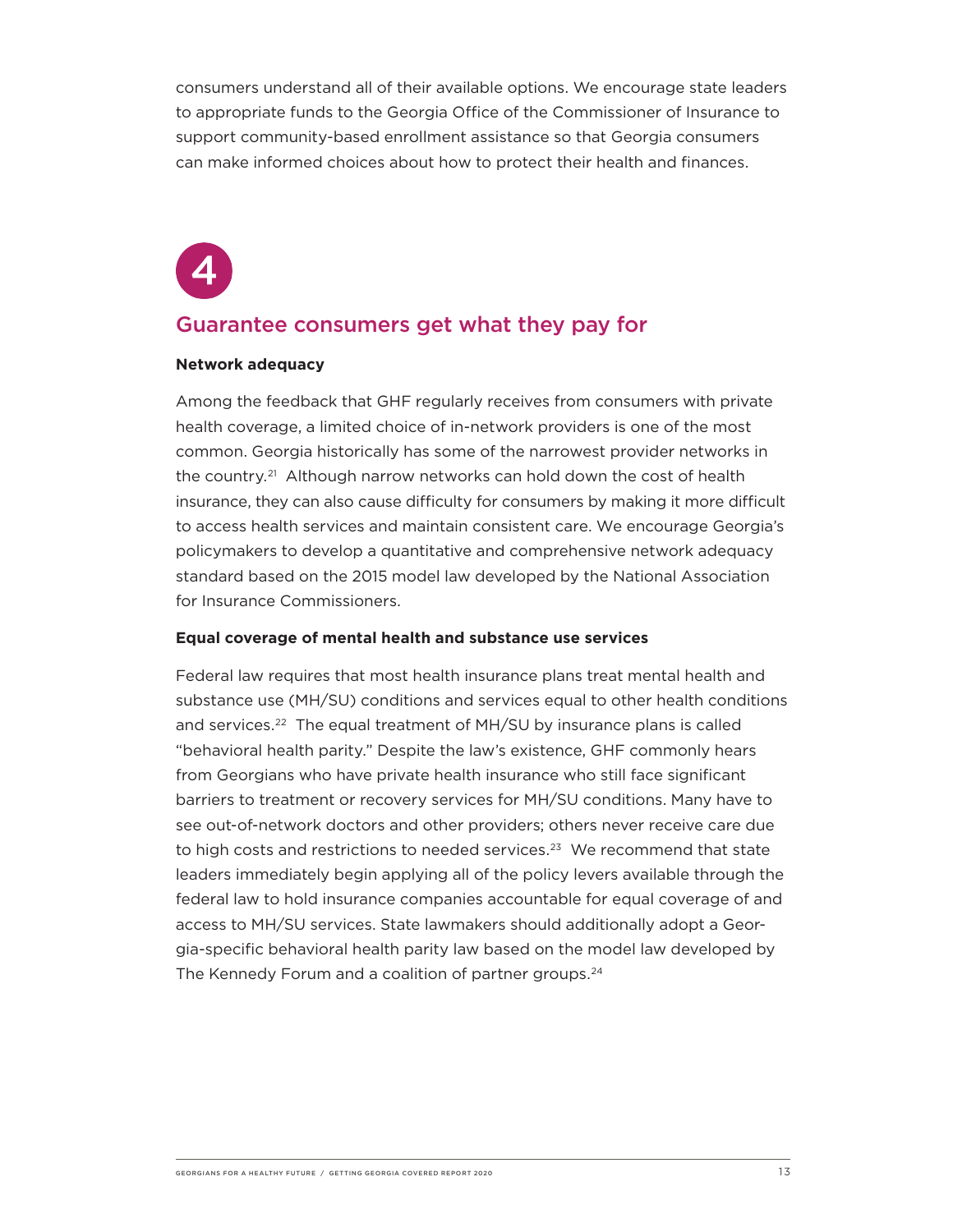

# Abandon Georgia's support of the Health Care Repeal Lawsuit

Georgia is one of 18 states who are pursuing a lawsuit to have the entire Affordable Care Act struck down.<sup>25</sup> The U.S. Supreme Court will hear arguments in the case (called California v. Texas or "the Health Care Repeal lawsuit) in November 2020. The court's decision on the case will determine if the entire ACA is eliminated, stands as is, or is partially struck down. This lawsuit risks the health coverage of hundreds of thousands of Georgians, protections for people with pre-existing conditions, and wide-spread access to basic health services like mental health care and prescription drugs, among other lesser-known benefits of the ACA. The elimination of the ACA would disproportionately affect Georgians of color and low- and moderate-income consumers. We urge Georgia leaders to immediately discontinue their participation in and support of this lawsuit.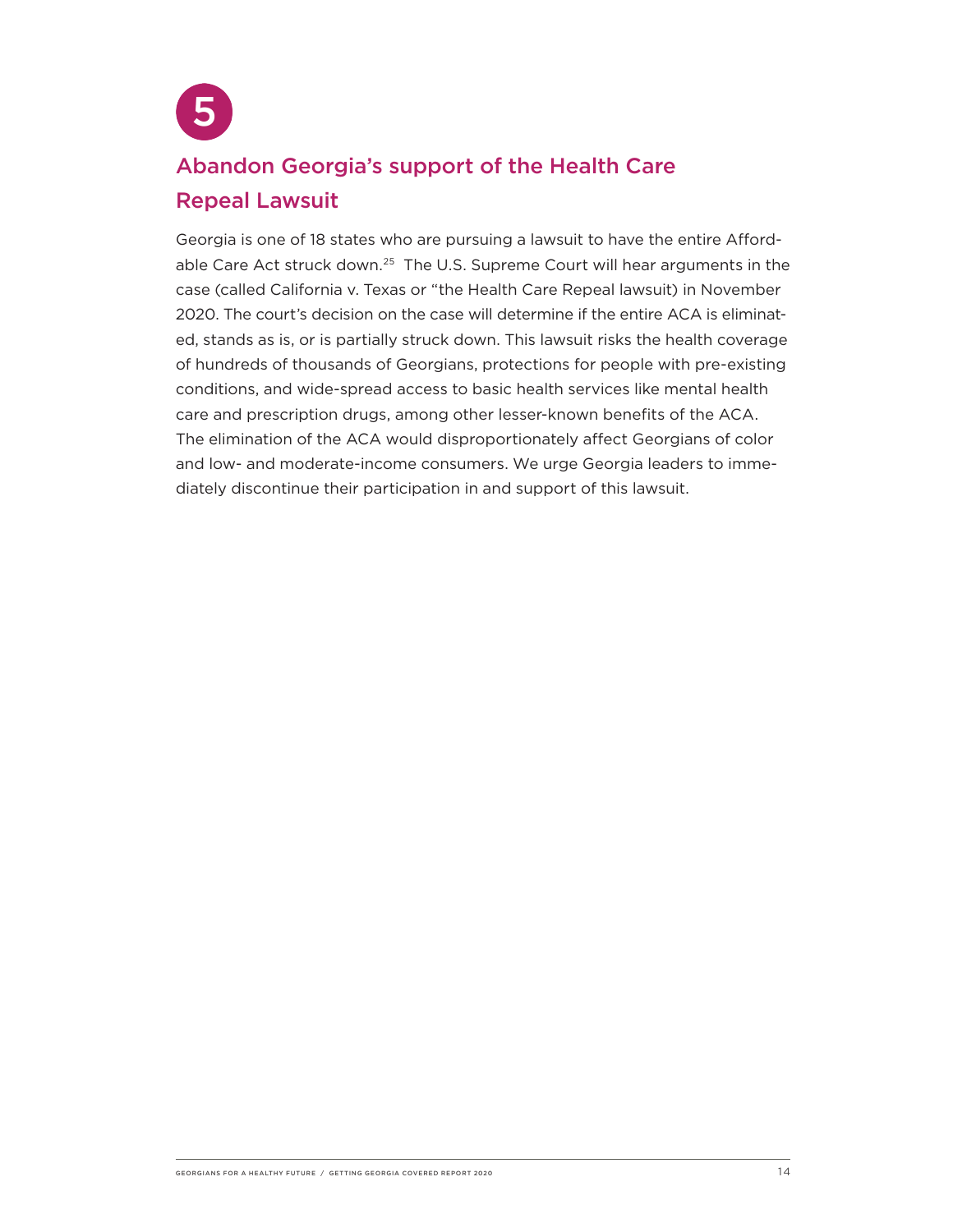# SECTION V Conclusion

Georgia's marketplace has proven an important and resilient avenue to health coverage for Georgians who do not have access to or have lost job-based coverage.

Amidst the exponential job losses and financial insecurity brought on by the COVID-19 pandemic in 2020, the ACA marketplace is a cornerstone for consumers looking for affordable, comprehensive insurance coverage.

Despite its success and significance for Georgia individuals and families, the Health Care Repeal lawsuit and Governor Kemp's proposed waiver plan threaten its continued existence.

Consumers will benefit most if Georgia health advocates, health care providers, insurers, other stakeholders, and state leaders collaborate to protect the marketplace from existing threats, invest in getting all Georgians covered, and continuously work to improve the affordability, value, and quality of health coverage.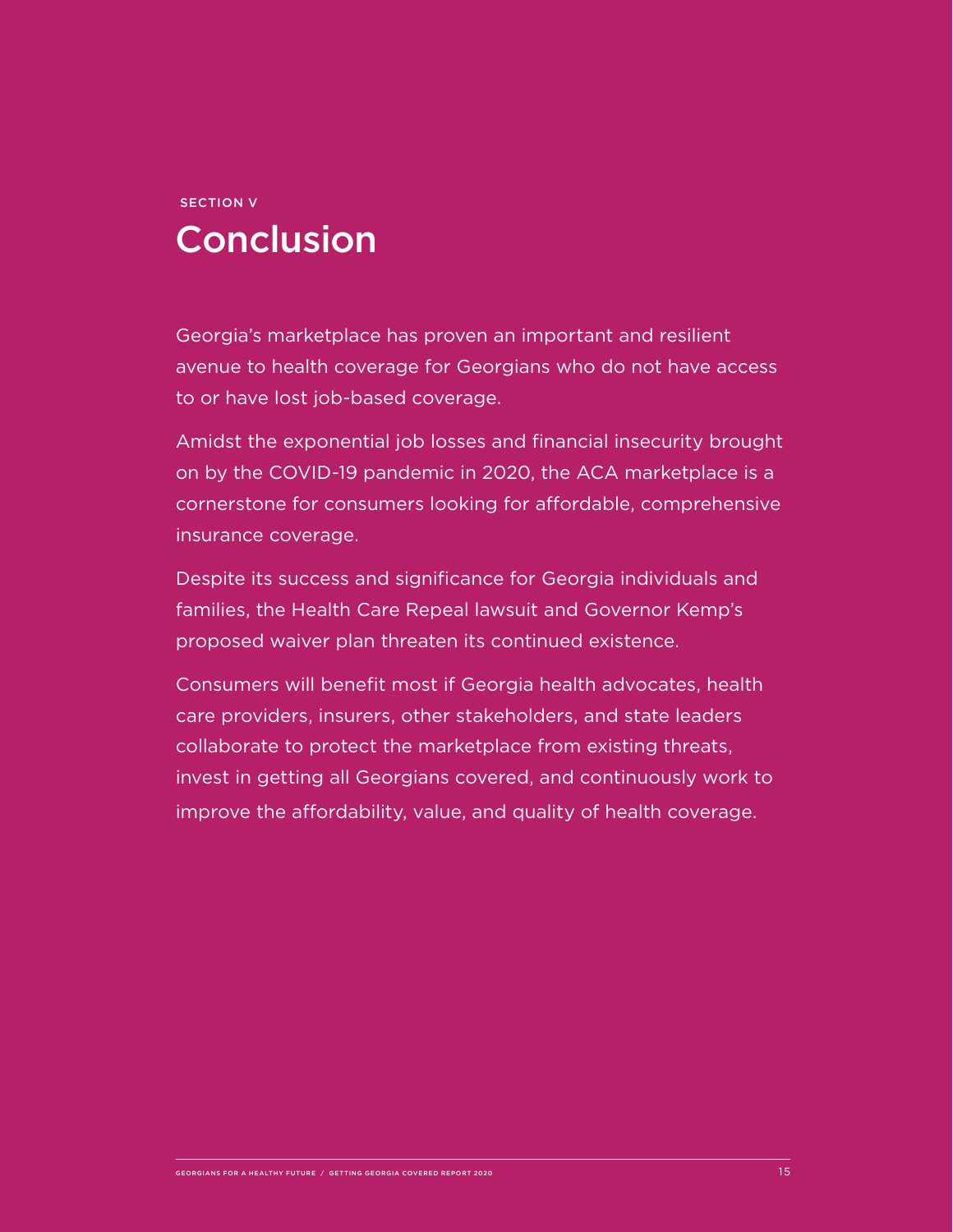# Appendix

|                    | <b>COST SHARING</b><br><b>REDUCTIONS</b><br><b>TAX CREDITS</b><br>LOWER |                                  |                                  |
|--------------------|-------------------------------------------------------------------------|----------------------------------|----------------------------------|
| <b>FAMILY SIZE</b> | <b>INCOME LIMIT</b><br>100% FPL                                         | <b>INCOME LIMITS</b><br>250% FPL | <b>INCOME LIMITS</b><br>400% FPL |
| 1                  | \$12,760                                                                | \$31,900                         | \$51,040                         |
| $\overline{2}$     | \$17,240                                                                | \$43,100                         | \$68,960                         |
| 3                  | \$21,720                                                                | \$54,300                         | \$86,880                         |
| 4                  | \$26,200                                                                | \$65,500                         | \$104,800                        |
| 5                  | \$30,680                                                                | \$76,700                         | \$122,720                        |
| 6                  | \$35,160                                                                | \$87,900                         | \$140,640                        |
| 7                  | \$39,640                                                                | \$99,100                         | \$158,560                        |
| 8                  | \$44,120                                                                | \$110,300                        | \$176,480                        |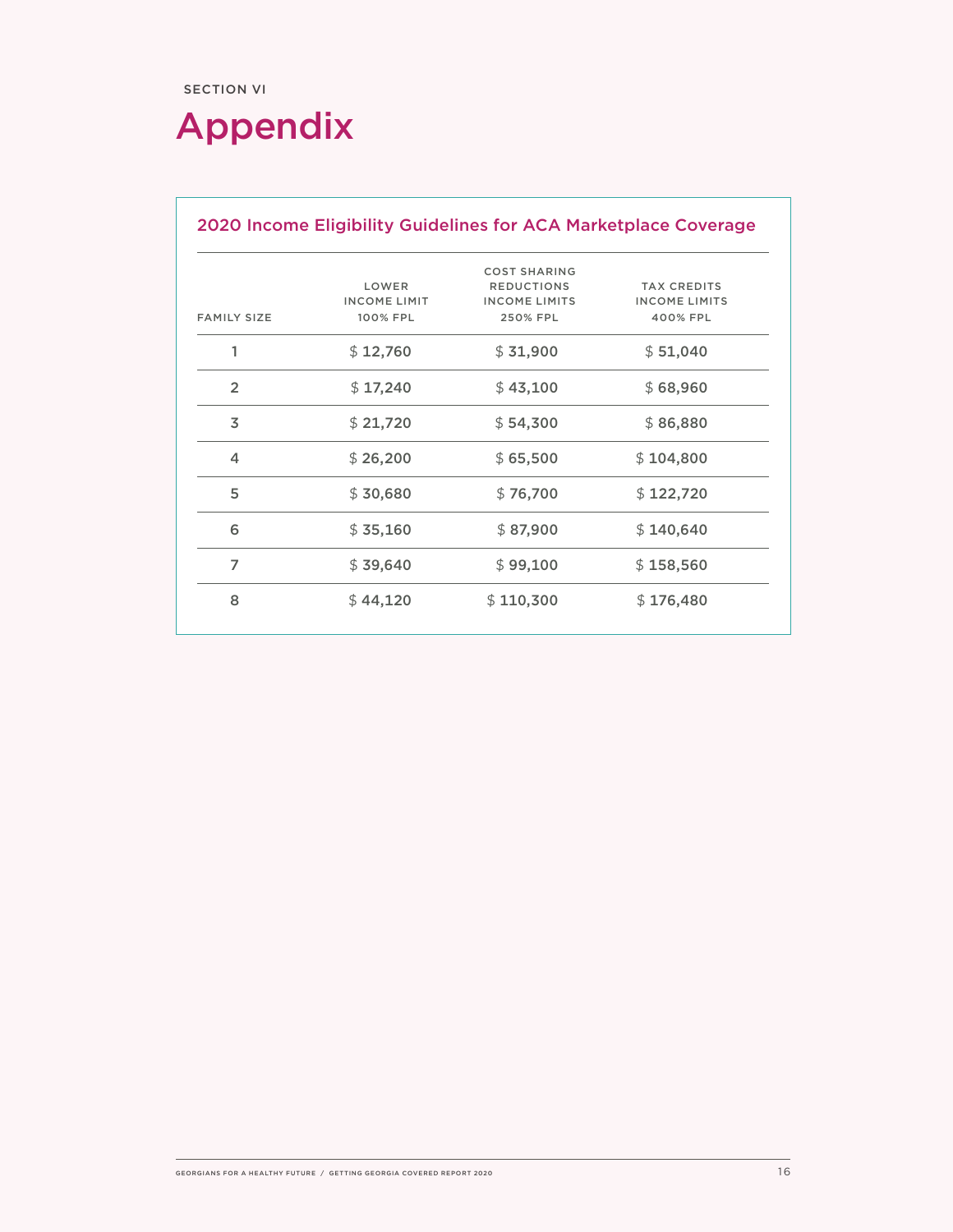

#### Advanced Premium Tax Credit

(APTC): a tax credit based on income and family size that can be used immediately to help lower the cost of monthly premiums for eligible consumers

#### Cost-Sharing Reduction (CSR): a

discount that lowers the amount consumers have to pay for out-ofpocket costs, such as deductibles, coinsurance, and copayments. Consumers can get this reduction if their income is below a certain level and they choose a health plan from the silver plan category.

Federal Poverty Level (FPL): the federal poverty level (FPL), or the "poverty line," is an economic measure that is used to decide whether the income level of an individual or family qualifies them for certain public benefits and programs, such as the ACA.

Health Insurance Marketplace: the

health insurance marketplace® (also called the "Marketplace" or "exchange" or healthcare.gov) is a service that helps people shop for and enroll in health insurance. Through websites, call centers, and in-person help, the marketplace offers choices to consumers on health plans that meet ACA requirements with the option for financial help if eligible. Georgia's marketplace uses the healthcare.gov platform.

#### Metal Tiers: **[Platinum, gold, silver,](mailto:https://www.healthcare.gov/choose-a-plan/plans-categories/)**

**[and bronze](mailto:https://www.healthcare.gov/choose-a-plan/plans-categories/)** describe categories of plans based on how the insurer splits health care costs with the consumer. Plans within each metal category cover about the same share of a consumer's health costs over the plan year, even if they cover different benefits or have different types of cost-sharing. Bronze plans cover about 60 percent of expected health care costs on average, leaving a consumer with 40 percent of costs. Silver plans cover an average of 70 percent of costs, gold plans cover about 80 percent, and platinum plans cover about 90 percent.

**OE7:** the seventh ACA open enrollment period, which ran from November 1 to December 18, 2019

#### Patient Protection and Affordable

Care Act (ACA): the ACA is a comprehensive health care reform law enacted in March 2010 (sometimes known as ACA, PPACA, or "Obamacare"). The law has 3 primary goals of making affordable health insurance available to more people, expanding the Medicaid program to cover all adults with income below 138% of the federal poverty level, and supporting innovative medical care delivery methods designed to lower the costs of health care generally.

#### Qualified Health Plan (QHP): an

insurance plan that is certified by the Health Insurance Marketplace, provides essential health benefits, follows established limits on cost-sharing (e.g. deductibles, copayments, and out-of-pocket maximum amounts), and meets other requirements.

**Reinsurance:** a system that pays insurance companies for a portion of the costs of unusually expensive claims from consumers. When these outlier costs are shared between the government and insurers, insurers are able to lower premiums for everyone.

Waivers: agreements between state and federal governments that allow a state to set aside or "waive" certain requirements imposed by the federal government. Waivers are intended to allow states to try new models of providing health coverage and care. Most waivers must meet certain legal requirements and include certain kinds of protections for consumers in order to be approved or implemented. Two kinds of health care waivers (or plans) are being discussed in Georgia currently:

#### 1. **[1115 Medicaid demonstration](https://healthyfuturega.org/ghf_resource/what-you-need-to-know-about-waivers-and-medicaid-expansion/)  [waiver](https://healthyfuturega.org/ghf_resource/what-you-need-to-know-about-waivers-and-medicaid-expansion/)**

Created decades ago by the Social Security Act, these waivers allow states to test new ways (called "demonstrations") to achieve the goals of the Medicaid program

#### 2. **[1332 State Innovation waiver](https://healthyfuturega.org/ghf_resource/what-you-need-to-know-about-1332-waivers-georgias-health-insurance-marketplace/)**

Created by the ACA, these waivers allow states to experiment with new models of providing health insurance (usually private coverage) to state residents